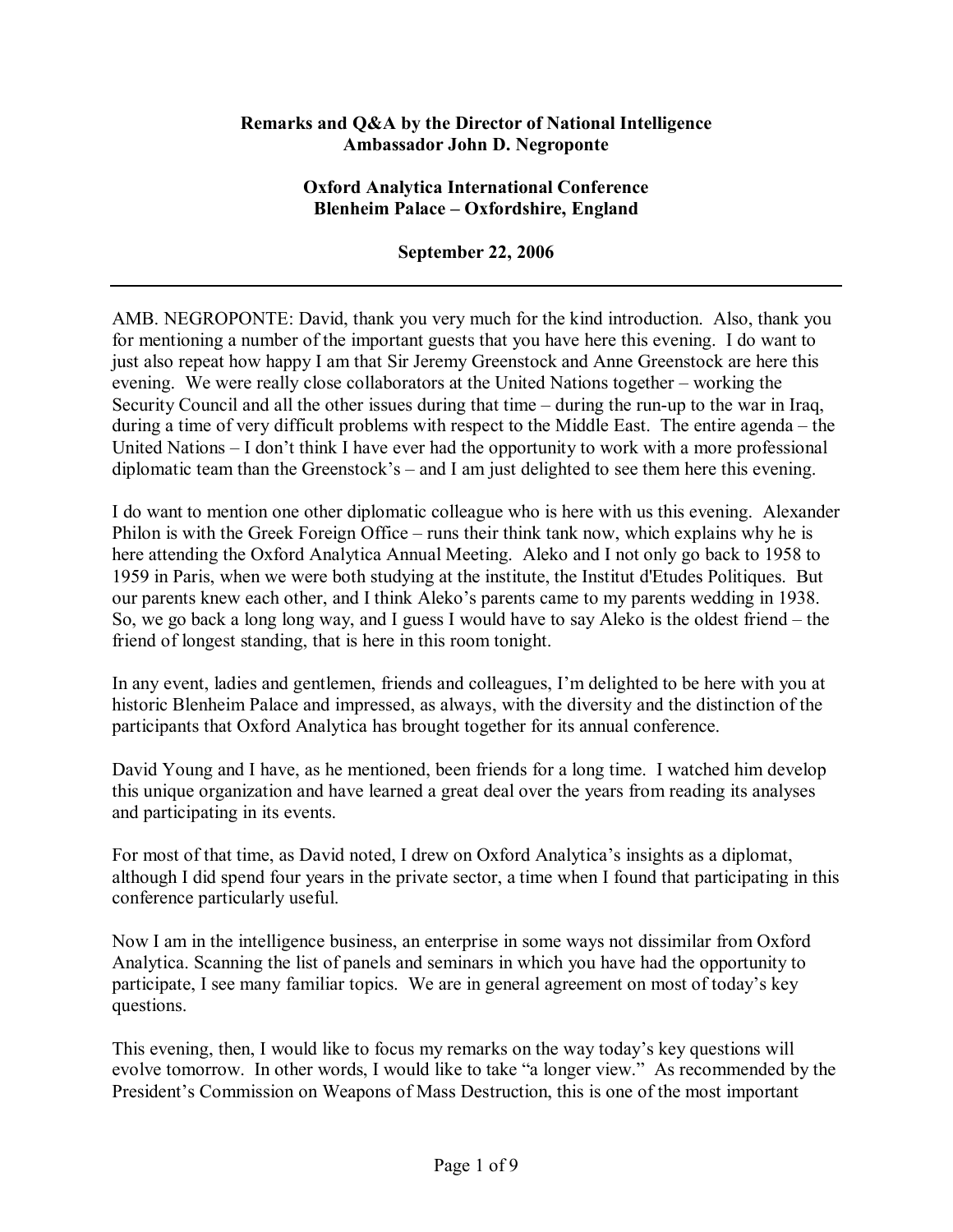themes we are promoting in our overall approach to reforming United States intelligence: placing a renewed emphasis on strategic analysis. We have created a Long Range Analysis Unit in our National Intelligence Council. We have institutionalized a Quadrennial Intelligence Community Review that parallels the Department of Defense's Quadrennial Defense Review. We are participating in a government-wide study of future international challenges and opportunities called Project Horizon. And we are taking steps to ensure that all sixteen institutions in the United States Intelligence Community are developing the programs, career tracks, and human and technical resources they need to provide the primordial service expected of any intelligence organization: strategic analysis and, above, all, warning.

This is not an easy task. The further out in time that one thinks, the greater the uncertainty, but that does not render strategic or long-range analysis without value. Analytic experience focused on the future is one way to begin—if only begin—to deal with the obvious truth that, "We don't know what we don't know." I say "deal with" as a way of signaling my belief that strategic analysis is a process more than a final product, and it's a commitment that takes a certain amount of fortitude.

Strategic analysis is all the more needed now because of the unfolding new age in which we live. The former bipolar world—with its structure of nuclear deterrence and balance of great powers—is no more, and the shape and contours of the new age we are entering are not yet clear. There are more variables and factors in play, both regional and functional, than ever before. Simply distinguishing between the tactical and the strategic is increasingly difficult.

In this fluid atmosphere, hard-pressed  $21<sup>st</sup>$  century leaders need assessments of future concerns that carry within them some direct connection to present ones. When a persuasive scenario of the future is developed and then "walked back" to the present, that's when strategic analysis is really useful—because that's when the consumer of strategic analysis can draw on it as a tool of thought and use it as a foundation for action.

Still, as we all know, there is no guarantee that the hard work of doing good strategic analysis will be appreciated.

Speaking in Blenheim Palace, I need only mention Sir Winston Churchill's name to provide an historical example of someone whose strategic analytic gifts were second-to-none and yet who, despite his stature and rhetorical skill, faced resistance to having his prescient message accepted. That is why we, as an Intelligence Community, have to make long-range analysis a priority, insist on allocating time to it, and do it well. Otherwise, we will risk reaching analytic conclusions that seem all too rational at the moment but fail to take into account underappreciated trends that will accumulate great weight and force in the future.

So, as we look ahead ten or fifteen years, what contemporary problems will challenge us in a new and different way? Tonight my objective is not to answer this question in detail, but only to advance a few themes that certainly will preoccupy us in the first quarter of the  $21<sup>st</sup>$  century. These are themes that will have significant consequences for all of us, whether we are North Americans, Europeans, Africans, Asians, Latin Americans or Middle Easterners. They are: first,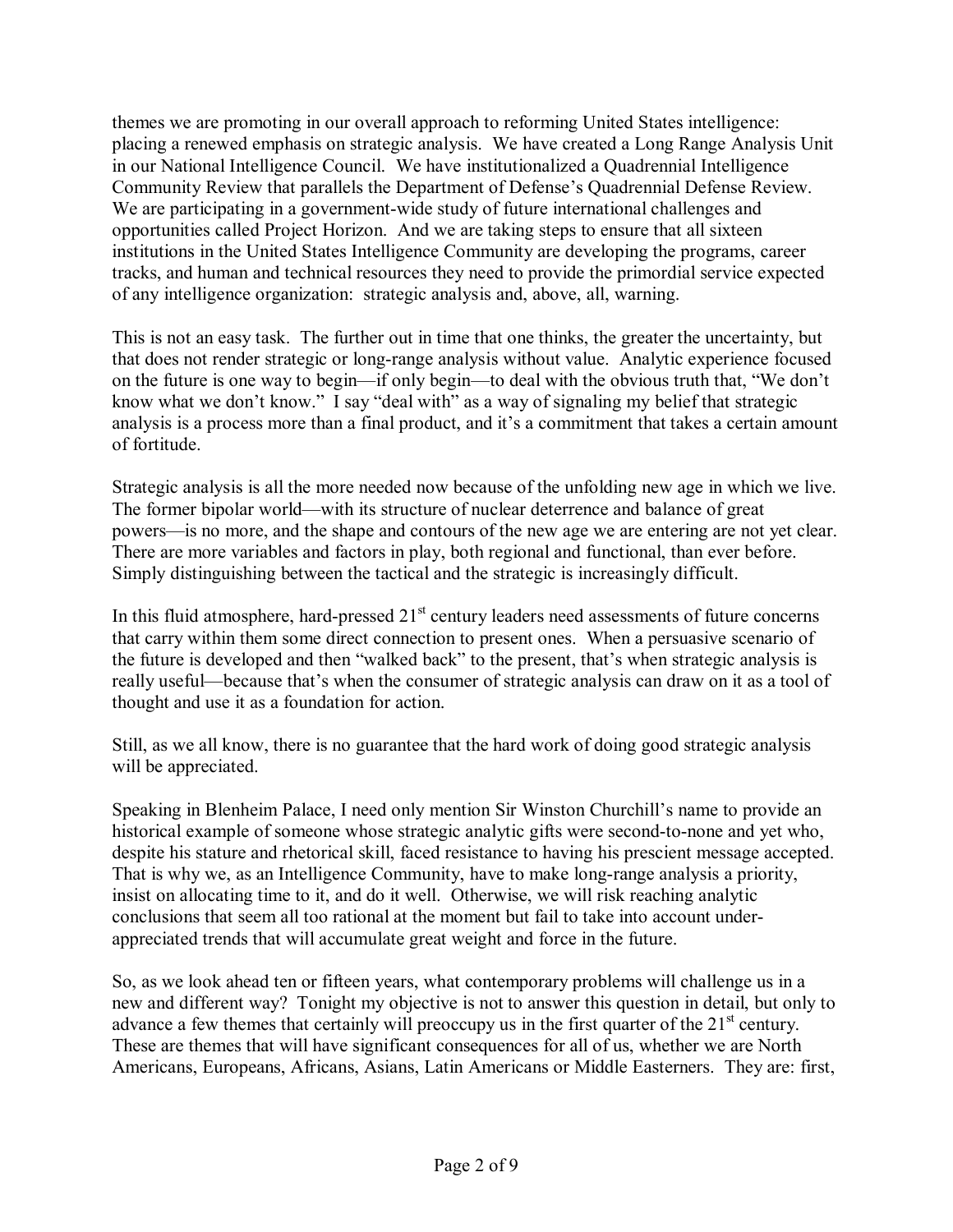the new geopolitical landscape, second, globalization, third, terrorism, and fourth, the proliferation of weapons of mass destruction.

As someone who believes that the nation-state remains the fundamental building block of the world order. I think that in the  $21<sup>st</sup>$  century we will continue to see international affairs revolve around political arrangements among discrete sovereign states. In other words, nation-states will remain the primary entities accountable to each other, and to their citizens, for international stability, peace, and rule of law. But there will be more significant nation-states on the scene. In fact, it is likely that several rising new powers will transform the geopolitical landscape in ways reminiscent of the emergence of the United States as a major player in the early twentieth century. This is not inconsistent with forms of multilateralism—global or regional—although it presents an added challenge, one we already see various global and regional institutions like the United Nations and the European Union confronting.

As a result, the decades ahead will be characterized by instability and flux, raising important questions: As the new landscape takes shape, for instance, what factors will make a state stronger, more influential, and more successful? And how will we measure those factors and qualities? Through a state's gross domestic product? Its human, technical, and natural resources? Its per capita income? Its military might? Its alliances? Or will the strength of a state be rooted in its quality of governance, transparency, and levels of corruption? These certainly are the kinds of questions you and we will seek to address. Regionally and globally, the import of the answers will be large.

For example, most forecasts indicate that by the year 2020, unless it runs into serious economic difficulties—a possibility we cannot discount—China's gross national product will exceed that of all other Western economic powers except for the United States. India's gross national product is likely to experience commensurate growth. The economies of other developing countries, such as Brazil or Indonesia, could surpass all but the largest European countries by 2030. Given the large populations of these countries, they are not going to have standards of living comparable to Western Europe, Canada or the United States, but they will become more significant political and economic powers, nonetheless.

Other countries may preserve or perhaps even gain in influence, but they will face challenges. Within an enlarged European Union, an aging population, a shrinking work-force, and the challenge of integrating a large Muslim population, will mandate difficult decisions for many states. Russia will grow in importance as a major oil and gas exporter, but it too faces a demographic challenge resulting from low birth rates and poor medical care. Russia will have to confront governance questions as well.

One possible result of all these developments is that we will begin thinking about the world differently. The geo-political map that we carry in our heads about how to physically locate country "X" will be complemented by country "X's" location within the geo-economic matrix we refer to as "globalization." My working definition of globalization may be the same as yours. Globalization is a growing interconnectedness reflected in the expanded flow of information, technology, capital, goods, services, and people throughout the world.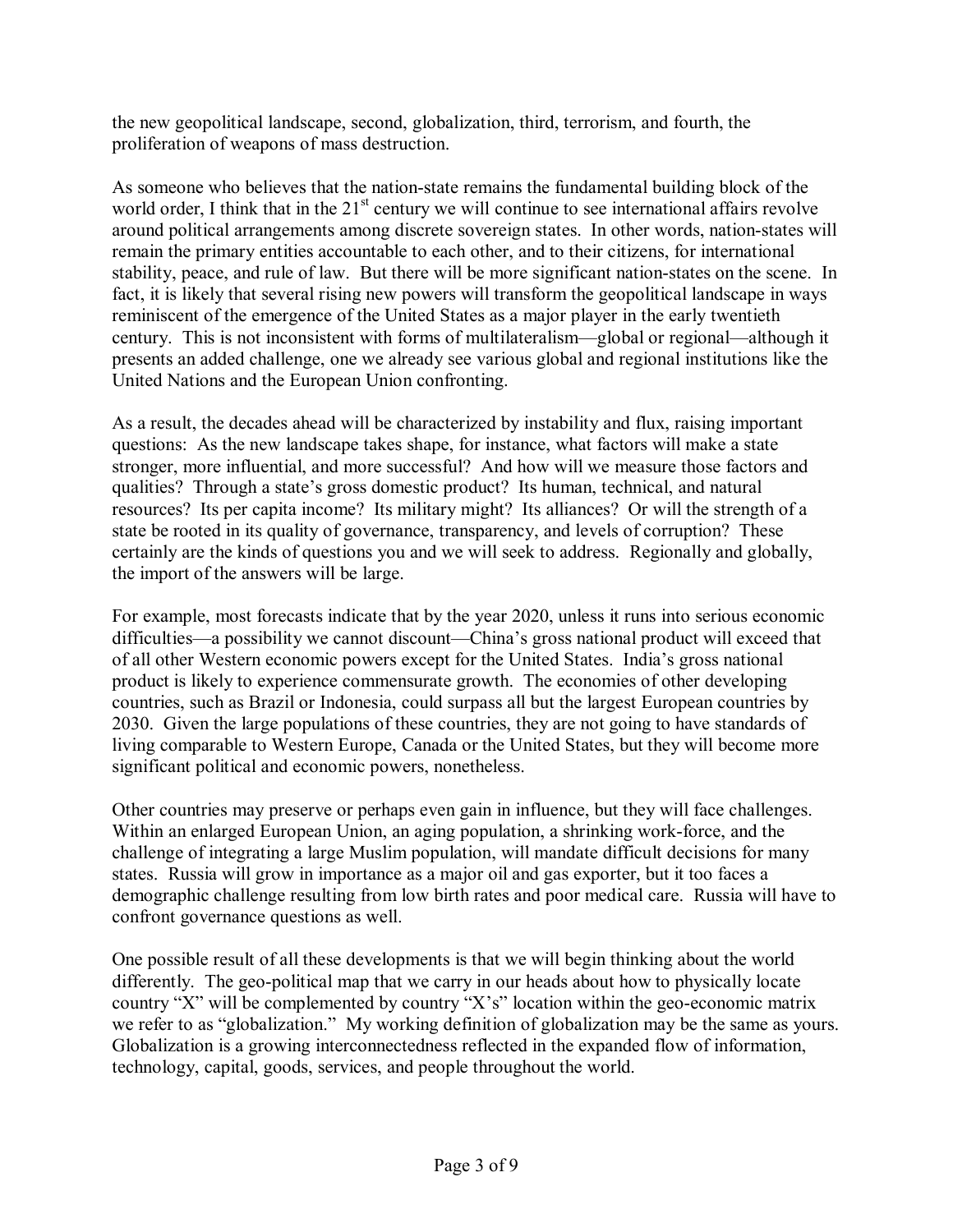The scale of globalization as we know it already makes it a megatrend, a force so ubiquitous that it will substantially shape all the other major trends in the world. The greatest benefits of globalization likely will accrue to countries and groups that can access and adopt new technologies. Indeed, a nation's level of technological achievement may be defined in terms of its investment in integrating and applying new technologies, as opposed to inventing those technologies. The increasing size of computer-literate work-forces in many developing countries, along with the efforts by global corporations to diversify their high-tech operations, will make these new, productive technologies widely available and at lower costs.

Overall, this is good, but as in the case of the new geopolitical landscape, globalization is not necessarily an absolute good. We see many signs that the benefits of globalization are not global. Others around the world also see these discrepancies. The connection to the information revolution makes contemporary globalization very potent—in both a good and a bad sense. There will be winner and loser countries and even pockets of losers within countries that otherwise have won. And thanks to the information revolution, everyone will see and feel this as if it were happening next door.

On the positive side of the ledger, the information one can readily find on the Internet can be a great boon to advances in science, education, and health. It can create envy that will spur peoples to overachieve. But on the negative side of the ledger, the same information can create resentments and generate backlash. Globalization exerts enormous stress on traditional lifestyles and values, and by extension, on some religious and ethnic communities. The irony is that globalization greatly empowers those whom it offends, enabling resentful individuals and groups to arm themselves with more lethal weapons than ever before and strike back.

Last year my office commissioned a study that explored the theme of how the globally transformative revolution now under way will enable the average individual, regardless of location or pre-existing resources, to have massive, global impact. During the course of this study, a central notion emerged repeatedly: thanks to technological advances, "traditional, stable, hierarchical organizational forms, be they corporations or nation-states, are losing their relative advantages to loose, dynamic networks, that form and dissolve rapidly to accomplish their goals." In other words, "economies of scale" have begun to offer diminishing advantages. This runs contrary to the general thought and practice of industrialization and national development, but of course, it is not a brand new finding.

In this context, the third theme we need to consider from a strategic perspective—international terrorism—presents itself forcefully. The description "loose, dynamic networks that form and dissolve rapidly to accomplish their goals" clearly applies to international terrorism. I say this drawing on first-hand experience as well as current intelligence. In 1995, I was in Manila as the United States Ambassador to the Philippines. A man named Ramzi Yousef also lived in Manila at that time. Ramzi Yousef was the author of the first plot to destroy the World Trade Center complex, which took six lives in 1993. By 1995, Ramzi Yousef was plotting to blow up eleven United States commercial aircraft in flight. His bombs were to be made of a liquid explosive designed to pass through airport metal detectors. Does this plot sound familiar? Fortunately, Ramzi Yousef started a fire in his Manila apartment while he was mixing his explosive brew and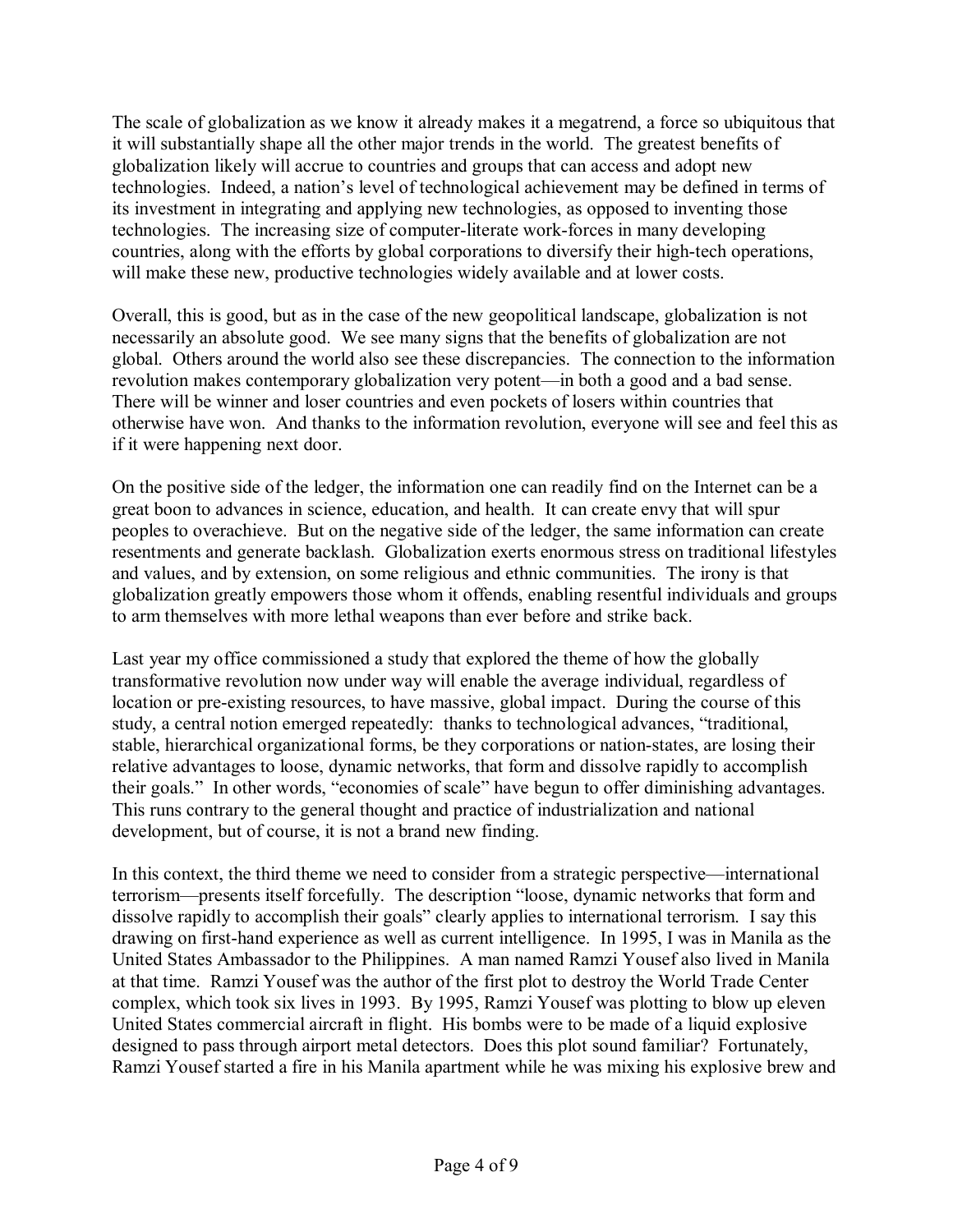had to flee. A month later, good cooperation between intelligence and police agencies led to his arrest in Pakistan.

That was eleven years ago. Five years ago, I was preparing to assume my duties as United States Ambassador to the United Nations in New York when terrorists actually succeeded in destroying the World Trade Center towers. In speaking to the General Assembly a few weeks later, it was a matter of personal conviction on my part to say, "We knew we had cancer. Now we know it has metastasized and the struggle we face will be lengthy."

International terrorism is a long-term, highly explosive problem that requires long-range thinking. As President Bush said earlier this month, al-Qa'ida, its affiliates, and independent terrorist networks themselves are operating within the framework of their own long-term utopian vision. Some of what we know about this vision comes to us publicly; other elements have been acquired by our intelligence agencies. But all of it is in the terrorists' own words, and most importantly, there is no appreciable difference between what they say and what they attempt to do.

The more expertise we develop in assessing terrorism, the clearer it becomes that we must better understand the sociology of the dense networks that spawn violent action as well as the political, social, economic, and other factors that terrorists exploit to achieve their goals. Some aspects of globalization play directly into the terrorists' cynical manipulation of traditional institutions, values, and beliefs. Other aspects of globalization give them the ability to command, control, and equip their recruits. The information revolution enables them to operate in the totally new dimension of cyberspace, reaching out and plotting across time zones and national boundaries with relative ease.

Political factors—government repression, corruption and ineffectiveness—also fuel their efforts. The terrorists consciously seek to exploit political vulnerabilities that are part and parcel of the current flux in the international system. That is critical to achieving their vision of a repressive totalitarian system of government—sowing the seeds of chaos in nation-states that are in the process of establishing representative democracy. The Levant and beyond are written into the terrorists' long-range analyses as well.

At the same time, we must be mindful that radicalization can arise out of severe socio-economic alienation in even the most advanced democratic states. We have seen this happen. It will only get worse unless steps are taken to remedy that alienation with policies that foster inclusiveness and tolerance, and that are based on good governance and equal protections.

But the terrorists have weaknesses. Let's keep that in mind. They are not in complete agreement or fully cooperative with each other. And we know that their flawed vision is not shared by the majority of Muslims or even by many of those frustrated by the political and economic stalemate in countries in the Middle East and elsewhere. While desirous of maintaining their cultural and religious identities and values, most Muslims want security and prosperity for themselves and their families. They certainly do not want to be, as they are, the primary victims of terrorist attacks. We must empower the voices of moderation within the many Muslim communities.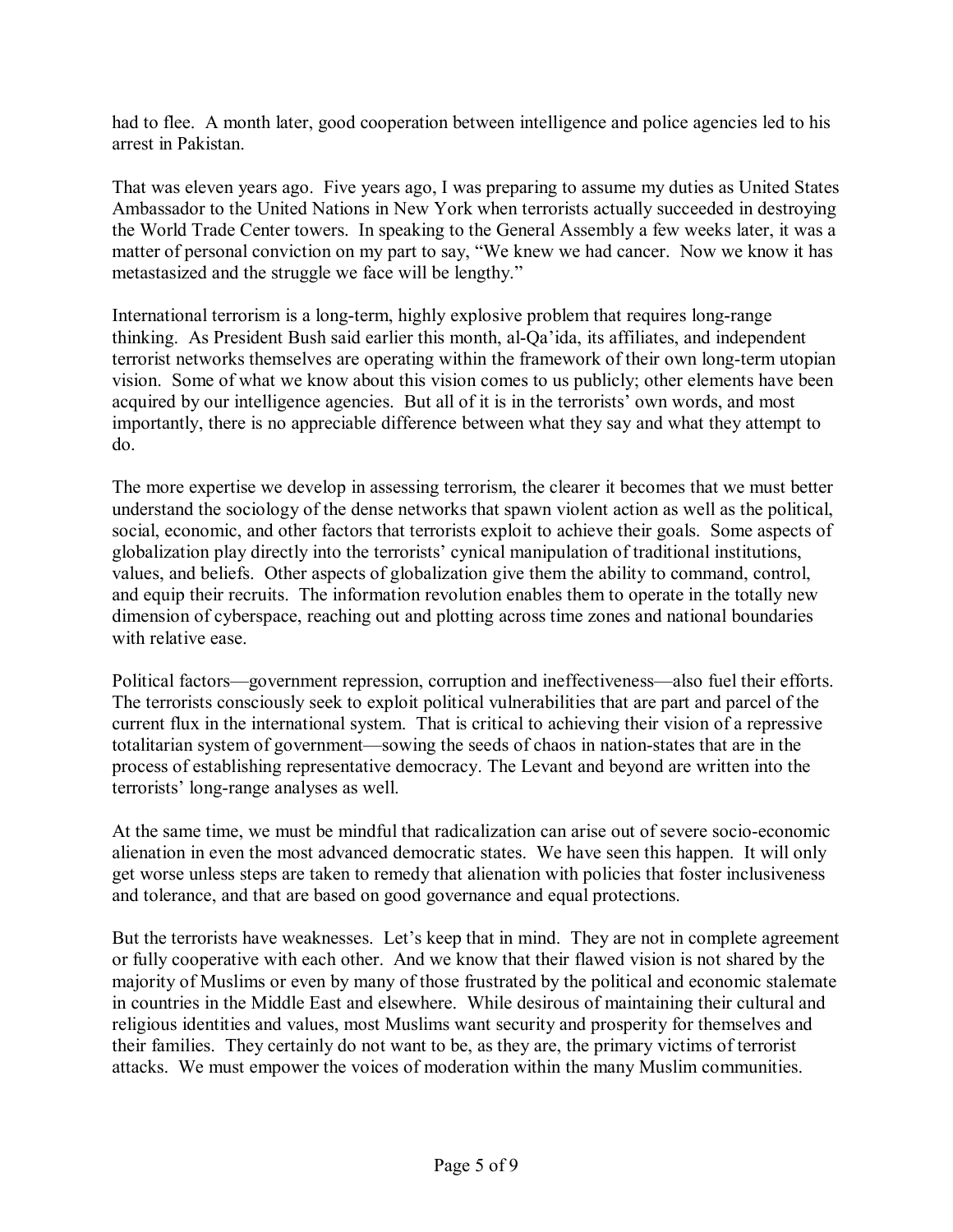Clearly there is no way to combat international terrorism without major programs of international cooperation. Terrorism is a threat that can and will, in a globalized world, strike almost anywhere. It already has. And terrorism is a threat that only grows more troubling when coupled with the prospect of proliferation of weapons of mass destruction, whether by rogue states or non-state actors and networks.

The technological advances that I discussed earlier in the context of globalization present stiff challenges when we contemplate the world we will inhabit in 2020 or 2025, and factor into the pervasive insecurity further proliferation of weapons of mass destruction would cause. The open literature on new and emerging destructive technologies is so abundant that I do not have to add to it. And the literature on the nexus between states and terror is equally abundant. Sub-state terrorist organizations like Hamas and Hizballah are dangerous adversaries, another feature of the changing geopolitical landscape I described a moment ago.

Confronting such facts, our intelligence enterprise, in conjunction with our friends and allies, must think far ahead on two counts: First, we must be sure that we have the scientific and technical human resources necessary to analyze emerging weapons of mass destruction developments. And only then can we take the second step and skillfully perform that analysis. Developing, recruiting, and retaining science  $\&$  technology personnel of the caliber we require is a national security priority for the United States and many others. Technology has left the traditional linear discovery path and moved onto the exponential curve of Moore's Law, so time is of the essence. Like terror and in combination with terror, weapons of mass destruction proliferation has the ability to challenge and alter the course of sovereign nation-states and damage their viability. Of course, one must be skeptical when one hears the sky is about to fall, but we now live in a world in which individuals are infinitely more "powerful" than ever before. Small groups of individuals and small states, for whatever reason, can avail themselves of that power, and the disorderly nature inherent in globalization and new technologies invites them to do so. As a consequence, a great burden falls on responsible political leadership the world over to think very carefully about how to ensure the security of their citizenry.

I don't want to diminish the seriousness of what I've said, but I do think there is reason to believe that in the  $21<sup>st</sup>$  century we can shape our political and economic arrangements in such a way as to avoid some of the worst consequences that would otherwise befall us.

Great Britain's recent success in foiling the plot to attack US-bound commercial aircraft offers an excellent example of how intelligence, law enforcement, diplomacy and political leadership can work together effectively in protecting our citizens in the  $21<sup>st</sup>$  century. And it's important to go further than saluting British officials. Iíd also like to salute the British people. Their vigilance has helped Great Britain's authorities do their jobs without infringing on the fundamental premises of the rule-of-law that include preserving civil rights and protecting privacy. That is a test only a well-informed, and responsible society can pass. Despite living under considerable stress since the London bombings in 2005, the people of Great Britain have done so, determined, as always, to maintain the United Kingdom's free way of life.

The new geopolitical landscape, globalization, terrorism, and the proliferation of weapons of mass destruction are the kinds of issues that we in the United States Intelligence Community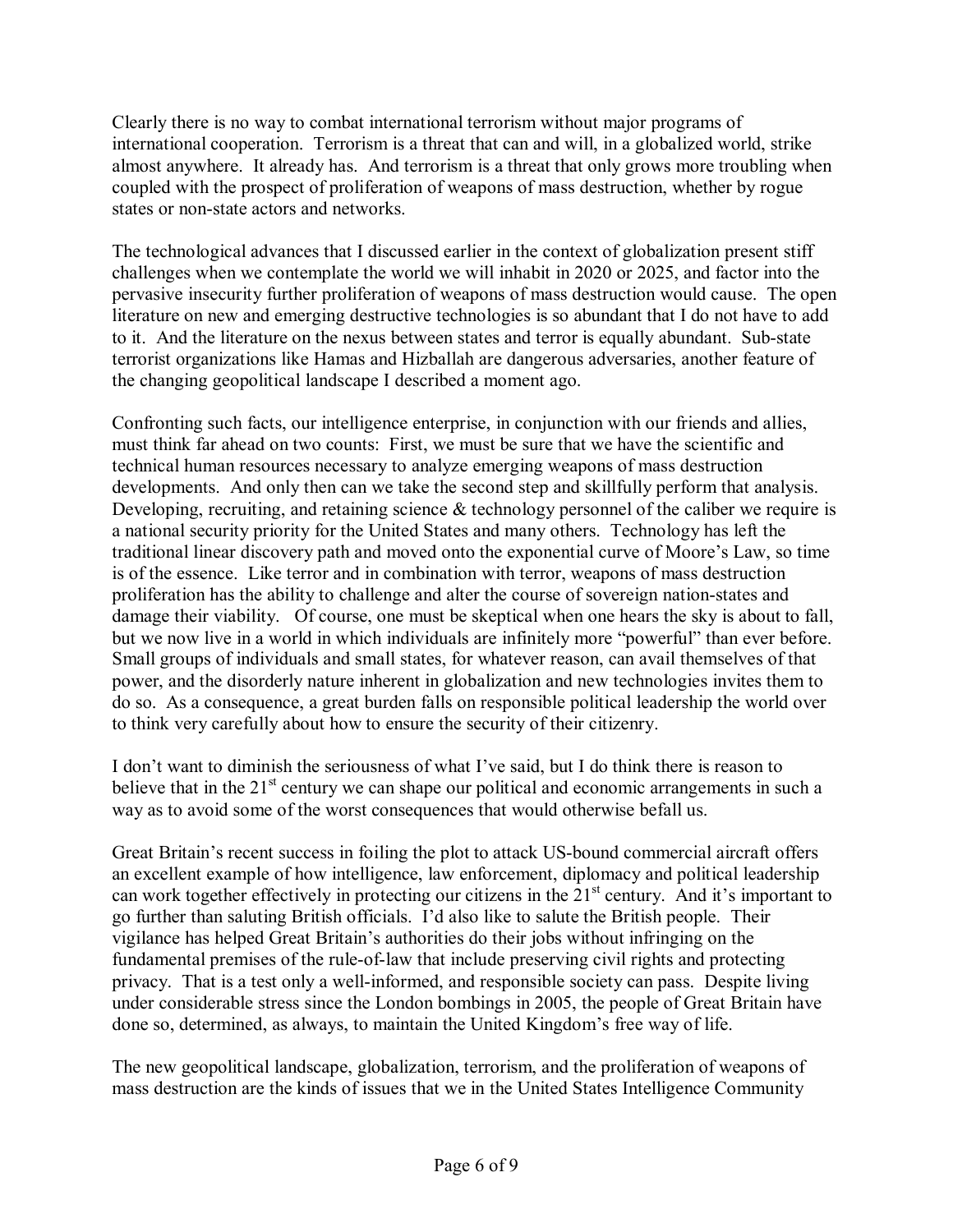certainly will want to discuss with Oxford Analytica in the years ahead. Understanding these continuously evolving problems will require cutting edge analytic methodologies and substantial intellectual imagination. But in the past, you have been more than generous in sharing your expertise with us, and I have every reason to believe that in the future you will continue to do the same. Ours is a dialogue that clearly serves the common good.

Thank you very much.

MR. DAVID YOUNG: John will take a few questions for five minutes or so.

# QUESTION: (inaudible)

AMB. NEGROPONTE: The question was from Mr. Jeremy Bentham of the Shell Corporation talking about energy and the study of energy over the past five years  $-$  a lot of work that you've  $done - and he asked me to comment on the question of energy as a strategic asset.$ 

I personally like to think of energy as a commodity  $-$  supplies our economies and helps them run  $\alpha$  – and have been one of those who tended not to think of it in terms of its geopolitical utility – but clearly there are actors on the world scene who think of it in a different way. And whether or not that kind of approach will serve them well in the long run, I am not entirely certain. But when you look for example at Russia, which clearly thinks of its possession of vast energy resources as giving it a political leverage over Western Europe, and perhaps over the central Asian states as well, I think they are playing a game whose long term viability in my mind is open to question because a lot of there strategies would appear to depend for example, on monopolies that they have over transportation groups or the fact they there are certain areas in central Asia that can only export – can currently export there energy resources through Russia. But surely over time these kinds of circumstances are likely to change. I think as a consequence, it could probably be difficult to apply that kind of strategy on a sustained basis.

And the other question of course relates to price and whether countries such as Russia or perhaps Venezuela in Iran – Venezuela is a good example who tend to use – seem to be trying to use their oil resources for political purposes. Whether if there are abrupt downward movements in price whether that really will have the same kind political utility to them as  $it -$  as they think it does have for them now.

I have in particular mind Venezuela which has a very extensive kind of foreign policy subsidizing a number of pet projects around the Western Hemisphere and elsewhere, while there own people are going begging for a decent life and a decent economy and goods and services  $-\frac{1}{2}$ and I wonder how long that kind of approach by the country of Venezuela is sustainable.

Yes, sir. Please go ahead

QUESTION: (inaudible)

AMB. NEGROPONTE: Right. Let me argue against my own speech here  $-$  the principal theme of my own speech for a moment here and say that rather than trying to take too long a view visa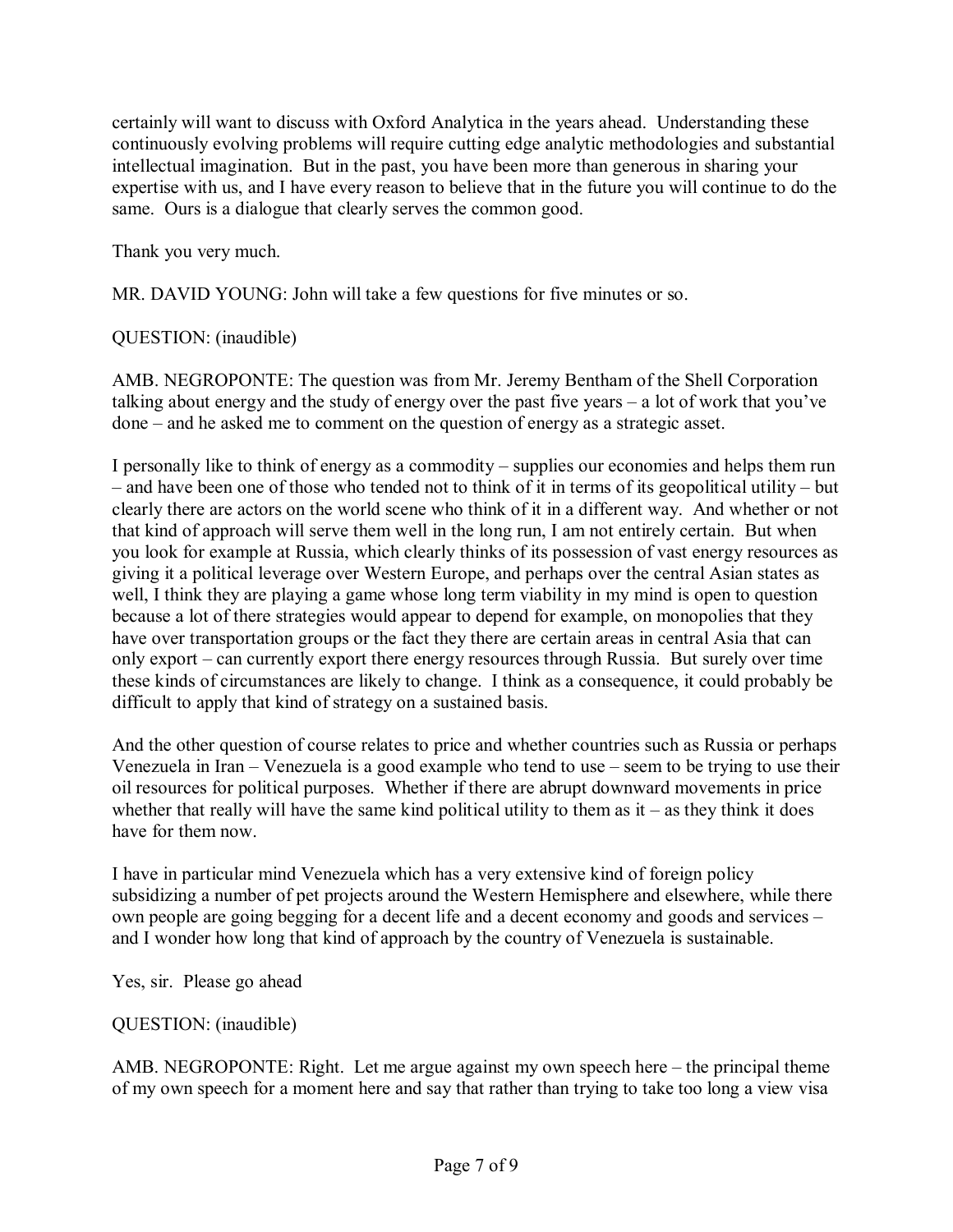vie Iran, I think we better focus on the here and now. Our focus really  $-$  of our diplomatic strategy and our policy toward Iran is to try and avoid a situation where by they develop nuclear weapons. And it's for that reason that in the United Nations, and in the Security Council we are pursuing – support the European approach whereby Iran would suspend its nuclear enrichment in exchange really for some of the other benefits of relationships with ourselves and the West. I think it is troublesome – at the moment, our assessment, the Intelligence Community assessment is that Iran is determined to acquire a nuclear weapons. I think, for state purposes, not to make any of those materials available to non-state actors. But we think in a volatile situation such as the Middle East the fact of Iran acquiring nuclear weapons would have some very serious repercussions amongst the other actors in the region.

And of course the other reason that we are concerned about Iran, as you have alluded to, is the fact that we consider them a state sponsor of terrorism, and I think that that kind of activity on their part is very much an evidence during the course of recent developments. Certainly what we are doing right now is trying to constrain their behavior through out diplomatic strategy, but I think we are going to have to wait and see how that works.

Yes, sir.

# QUESTION: (inaudible)

AMB. NEGROPONTE: I don't think I was referring only to the United States but very often when we talk about threats, we talk about threats to ourselves, our allies, and our interest's aboard. And we think certainly, at least the armed elements of Hamas have represented such a threat. I think there are some opportunities hanging in the balance there, and Hamas itself is going to have to decide which road it wishes to take. The road of some kind of a real political accommodation in the Middle East process or one that continued violence and enmity against the existence of Israel. That's what I was referring to.

Let me look over here and see if there is one other question and I think  $I - it$  has been a pretty long day David, for all of us. Yes, sir.

# QUESTION: (inaudible)

AMB. NEGROPONTE: Well there shouldn't be tradeoffs. We just had this debate in the Senate of the United State with respect to the interrogation, and the questioning of high valued detainees as they call them – dangerous terrorist and the President laid this all out in a speech a couple of weeks ago and then we proposed legislation to the Congress whereby we would vote  $-$  respect the decision, and uphold and carryout the decision of the Supreme Court. Goes without saying, we have been ordered by the court to do that  $-$  to treat these detainees under the terms of the Geneva Conventions. At the same time, find a way to legally, constitutionally, and in a way consistent with our international obligations, continue to be able to interrogate these detainees. And yesterday, the Senate, the committee that is responsible for this legislation  $-$  where Senator John McCain and other prominent Senators are members, reached agreement on a compromise which we think addressed both of those very very important priorities. Yes, I think it can be done. I think it's good we have had this debate in our Senate.